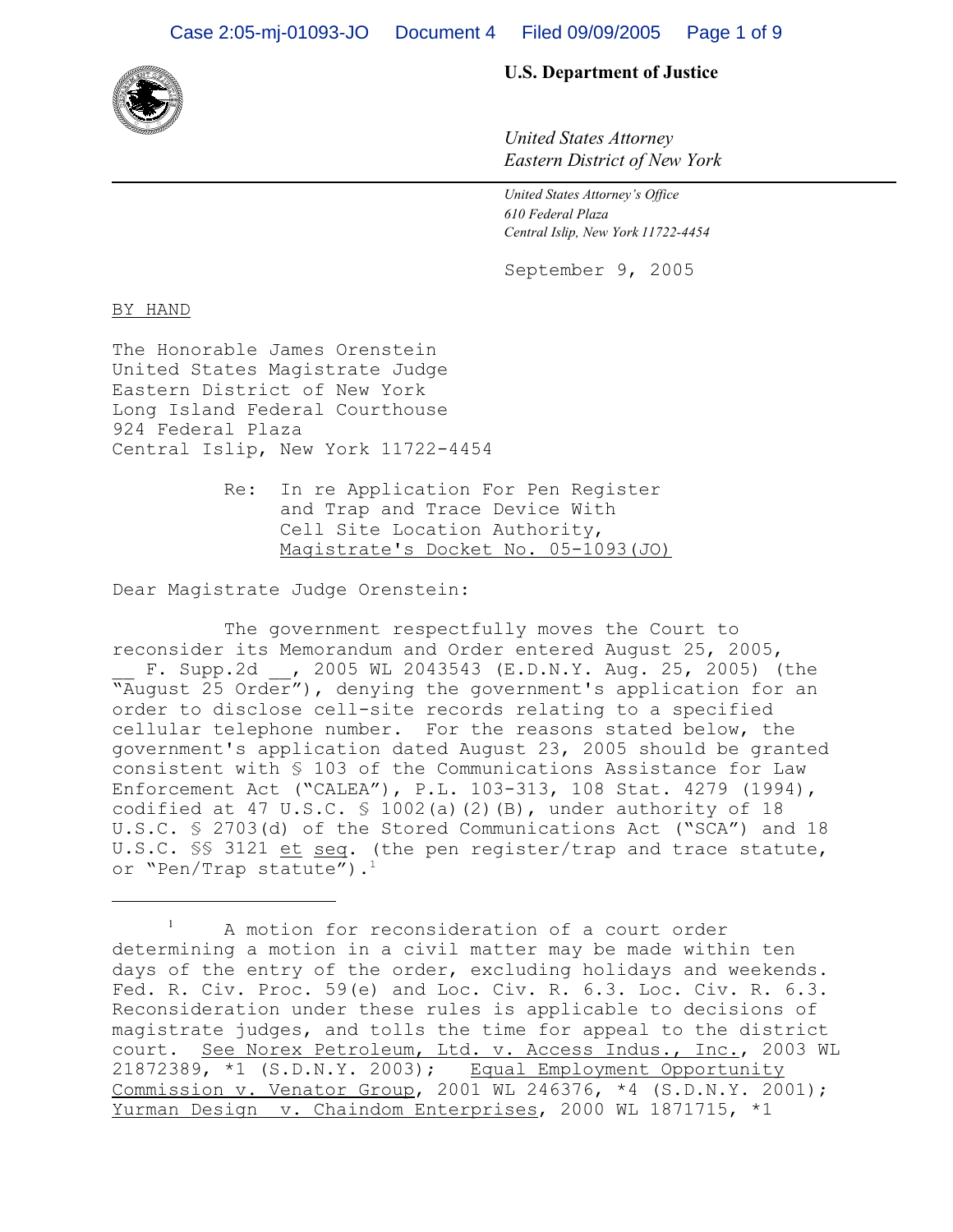## A. Overview

The August 25 Order holds that disclosure of cell site information can only be compelled by a search warrant issued on a showing of probable cause. The Court has apparently concluded that because cell-site information is transmitted as "electronic communication," 18 U.S.C, § 2510(12), it is also the "contents of an electronic communication," 18 U.S.C. § 2510(8), unless it is the product of a "tracking device," 18 U.S.C. § 3117. August 25 Order at \*1. We respectfully submit that these holdings are legally erroneous, for Congress has legislated to the contrary.

 As we demonstrate below, an "electronic communication" may provide either "contents," see 18 U.S.C. §§ 2703(a) and 2703(b), or "information pertaining to a subscriber," see 18 U.S.C. § 2703(c). Cell-site information constitutes "information pertaining to a subscriber" under U.S.C. § 2703(c), not "contents" under U.S.C. § 2703(a) or (b), and is not the product of a "tracking device" or communications from it. Moreover, upon a showing under 18 U.S.C. § 2703(d) of specific and articulable facts demonstrating reasonable grounds to believe the information sought is relevant and material to an ongoing investigation, 18 U.S.C. § 2703(d) authorizes the Court to order cellular telephone providers to disclose existing cell-site usage records.

In addition, the Court is authorized to order disclosure of cell-site information on a prospective basis where, as here, the government's application is made not only under authority of SCA, but also under the Pen/Trap statute in a manner that demonstrates the prospective data to be relevant and material as the SCA requires, see 18 U.S.C. § 2703(d). CALEA prohibits the government from acquiring cell-site information prospectively if it is obtained "solely pursuant" to the Pen/Trap

<sup>(</sup>S.D.N.Y. 2000); Brown v. Mineta, E.D.N.Y., order issued March 22, 2005, at p. 5 n.5. Reconsideration is also authorized in criminal matters, either by extension of these rules or under common law principles. See United States v. Ibarra, 502 U.S. 1, 4 (1991); United States v. Dieter, 429 U.S. 6, 8 (1976); United States v. Healy, 376 U.S. 75, 78-80 (1964). While there is some question whether reconsideration of a district court decision in a criminal matter must be sought within 10 days or 30 days, see Canale v. United States, 969 F.2d 13 (2d Cir. 1992); United States v. Gross, 2002 WL 32096592, \*1-\*3 (E.D.N.Y. 2002), this motion is made within 10 days, excluding holidays and weekends, and is therefore timely on either view.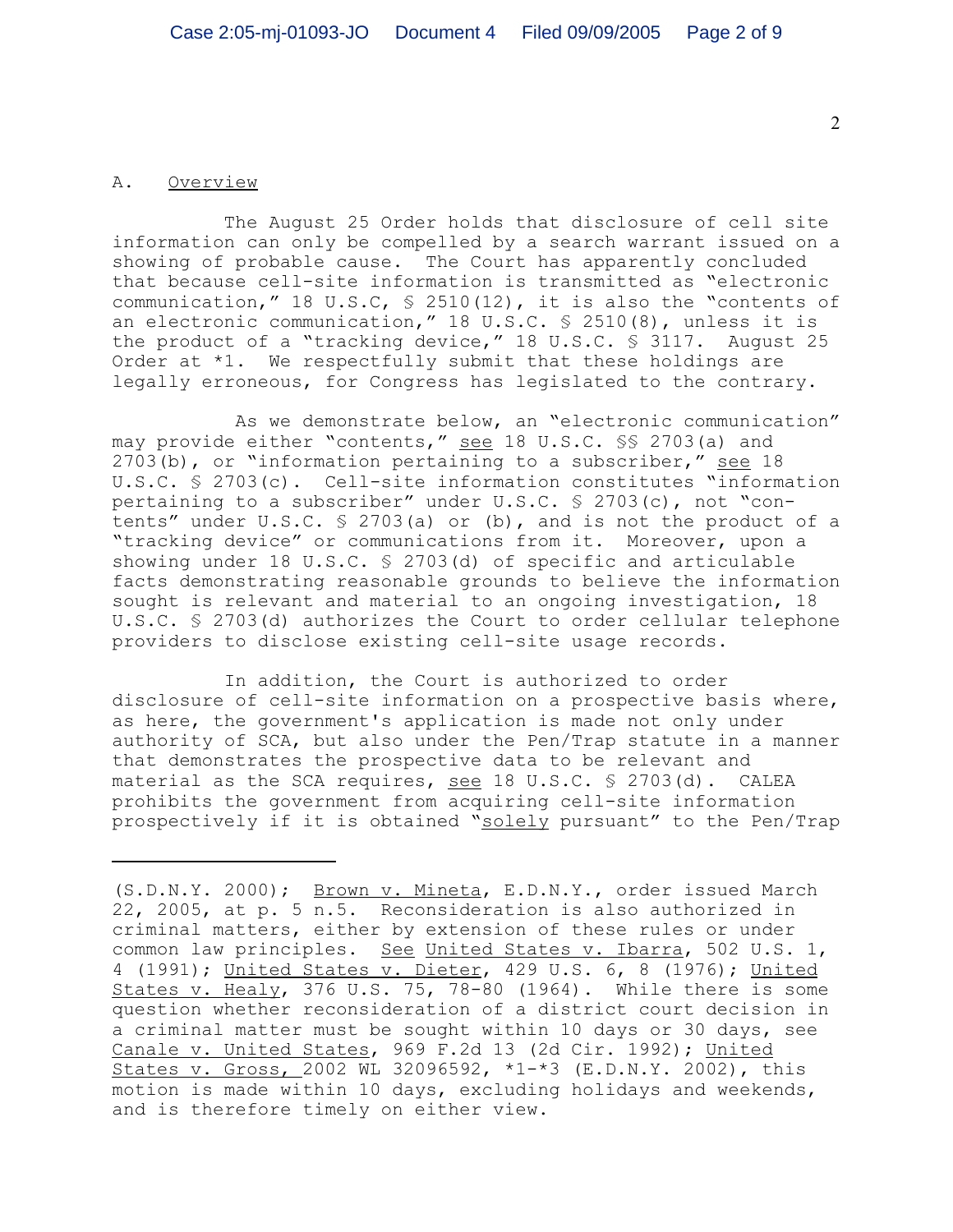statute. 47 U.S.C. § 1002(a)(2)(B) (emphasis added). In contrast, however, an order that directs disclosure of cell-site information prospectively under authority of the SCA as well as the Pen/Trap statute complies with CALEA.

## B. Cell-Site Data Constitutes "Records Or Other Information" Accessible To The Government Pursuant to the SCA

The holding of the August 25 Order is based on two erroneous conclusions: (1) that 18 U.S.C. § 2703 provides no authority for the Court to order disclosure of data relating to cell-site usage by a cellular telephone ("cell-site information"), August 25 Order at  $*1-2$ ; and (2) that CALEA prohibits any use of the Pen/Trap statute to acquire cell-site information; August 25 Order at \*3-4.

In reaching the first of these conclusions, the Court stated that "the only one" of 18 U.S.C. § 2703's provisions "that appears arguably to permit the disclosure of cell site location information is the language permitting the disclosure of 'the contents of a wire or electronic communication.'" August 25 Order at \*1-2. The Court rejected that hypothesis, however, on the grounds that cell-site information constitutes a "communication from a tracking device," which is specifically exempted from the class of "electronic communications" discoverable under 18 U.S.C.  $\S$  2703(a) and 2703(b). August 25 Order at  $*1-2$ , relying on 18 U.S.C. § 2711(1) (incorporating by reference exceptions to definitions of "electronic communication," codified at U.S.C. § 2510(12), including communications from "tracking devices" under 18 U.S.C. § 3117).

While other aspects of the above rationale are also open to question,<sup>2</sup> we respectfully submit that the decisive error occurs at the outset: the August 25 Order ignores the controlling authority of 18 U.S.C.  $\frac{1}{2}$  2703(c)(1)(B). In tandem with 18 U.S.C.  $\S$  2703(d), 18 U.S.C.  $\S$  2703(c)(1)(B) authorizes the government to apply for an order and for the court to compel disclosure of "record[s] or other information pertaining to a subscriber or customer of such service (not including the contents of

 $2^2$  As further discussed below, we respectfully submit that a cellular telephones cannot properly be characterized as a "tracking device" since the cell-site information that results from its use is far less precise than the information obtained by bona fide tracking devices under 18 U.S.C. § 3117, such as GPS transponders and "bumper beepers."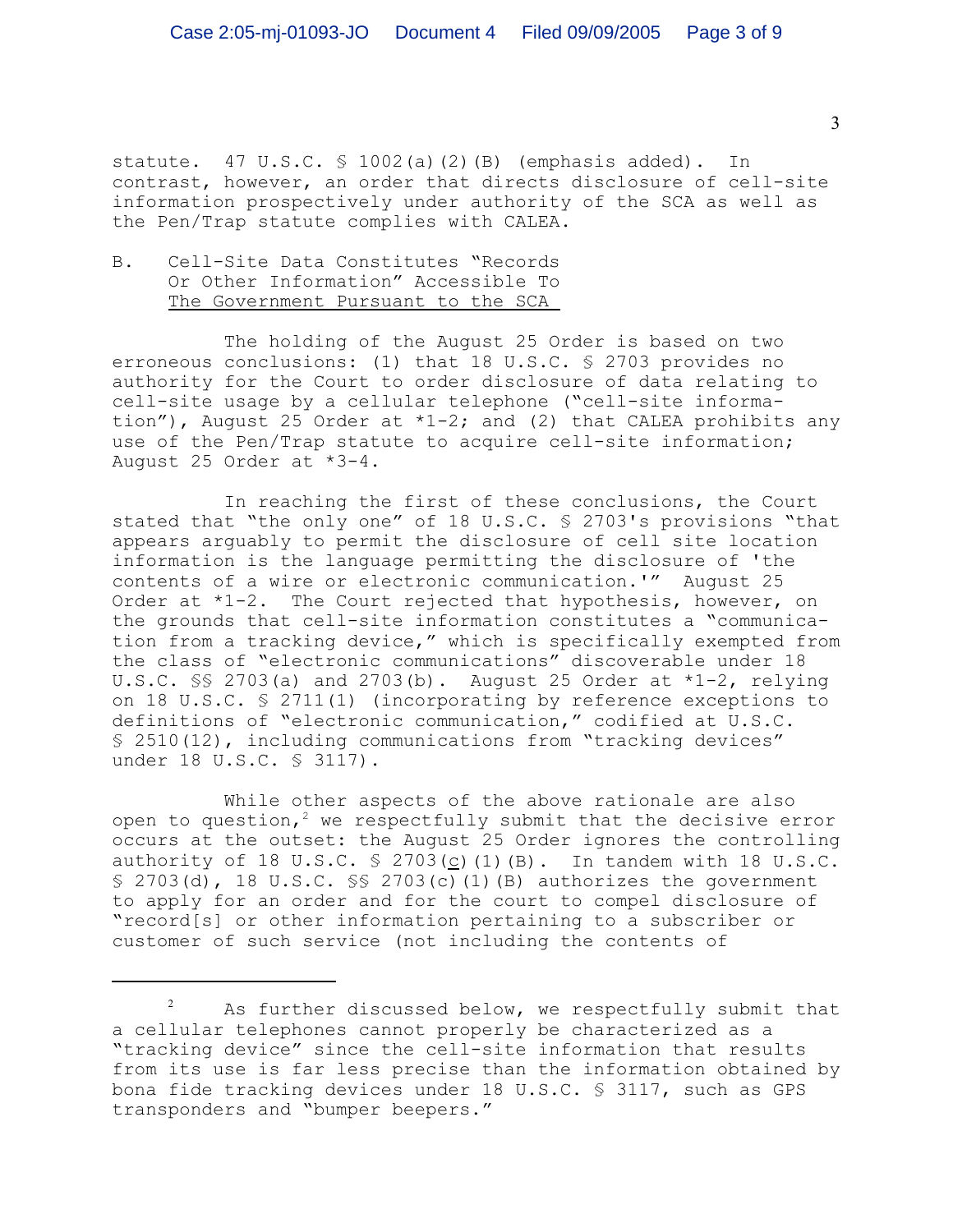communications)." 18 U.S.C. § 2703(c)(1). The government's original application as well as its renewed application in this case (at ¶¶ 3, 10 and 11 of both applications) specifically relied on 18 U.S.C. § 2703(c)(1).

The "record[s] or other information" available to the government pursuant to 18 U.S.C. §§ 2703(c) include cell-site information. As a threshold matter, cell-site information is not the "contents of a communication" within the meaning of 18 U.S.C. §§ 2703(a) and 2703(b). In general, such "contents" includes only the "substance, purport, or meaning" of an electronic communication. 18 U.S.C. § 2510(12), incorporated by reference in the SCA at 18 U.S.C. § 2711(1). By contrast, cell-site information conveys what neighborhood or locale a person is in or is passing through when he operates a cellular telephone rather than what he said. Thus, cell-site information constitutes "information pertaining to a subscriber," rather than the "contents of a communication."

Secondly, the structure of the SCA, as first enacted and as later amended by CALEA, demonstrates an intention to authorize courts to order disclosure of a broad array of noncontent information, including cell-site information. When it was first enacted, the SCA permitted the disclosure pursuant to court order (or subpoena) of the category of the catch-all category of "record[s] or other information pertaining to a subscriber or customer of such service (not including the contents of communications)," now codified at 18 U.S.C. § 2703(c)(1). See P.L. 99-508, 100 Stat. 1848, 1862 (1986). The accompanying 1986 Senate report emphasized the breadth of the "record or other information" language: "[t]he information involved is information about the customer's use of the service not the content of the customer's communications." S. Rep. No. 541, 99th Cong., 2d Sess., at 38 (1986).

Moreover, while Congress increased privacy protections with respect to detailed, non-content telephone transactional records when it enacted CALEA in 1994, CALEA's amendments to the SCA preserved the government's right of access to such data, including cell-site information. CALEA created a distinction between basic subscriber records (e.g., subscriber name and address, duration of call) and more detailed transactional data. Basic subscriber information could still be subpoenaed without notice, see 18 U.S.C.  $\frac{6}{5}$  2703(c)(2). The government's access to "record[s] or other information pertaining to a subscriber to or customer of such service (not including the contents of communications)" and outside the scope of basic subscriber records was conditioned, however, on its obtaining a search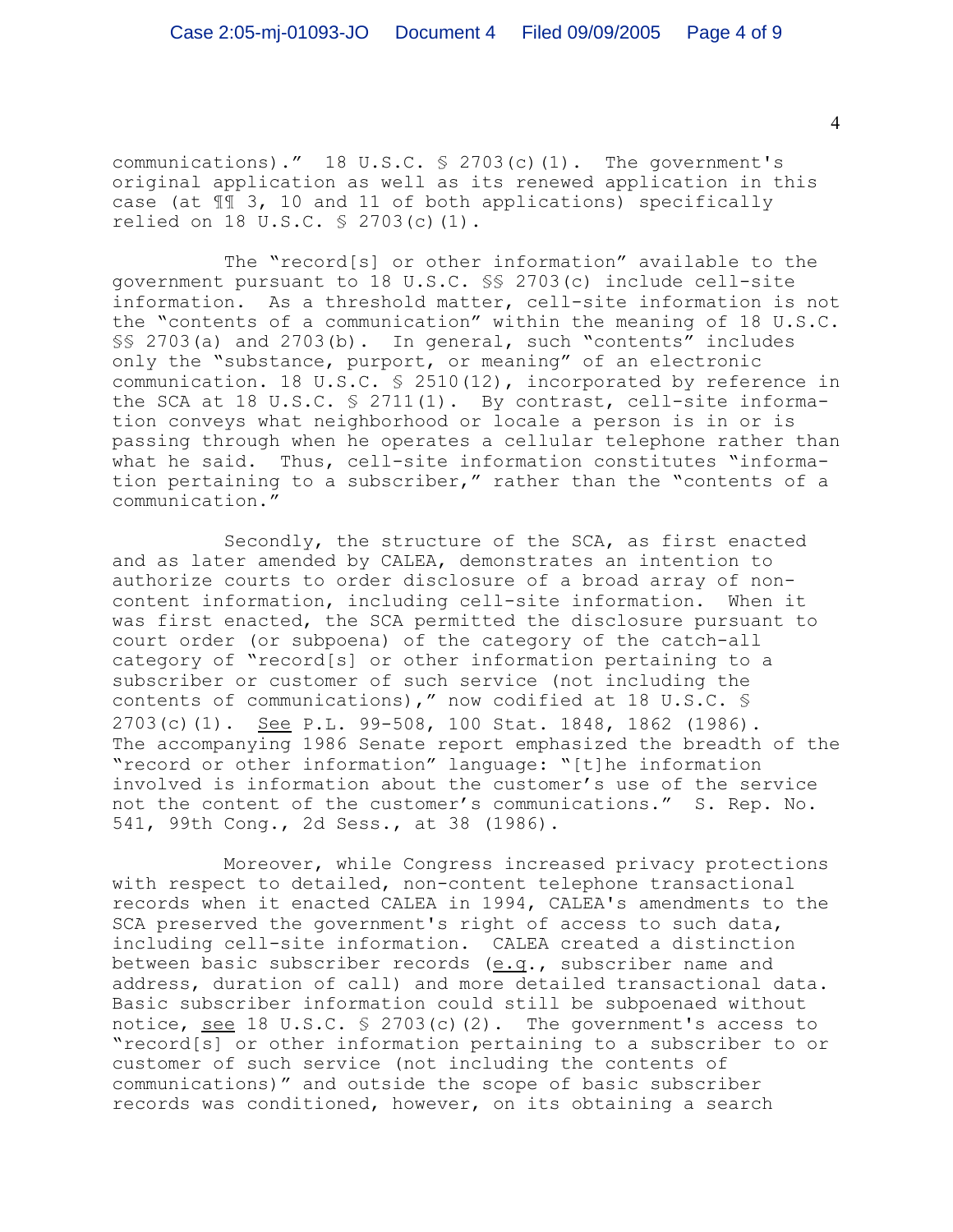warrant or alternatively, a 2703(d) order, as newly defined by CALEA. See P.L. 103-322, Title XXXIII, 330003(b) (1994); P.L. 103-414, Title II, § 207(a) (1994).

As the August 25 Order acknowledges (at  $*1$ ), under the SCA as amended by CALEA, courts are empowered to issue a 2703(d) order if the government offers "specific and articulable facts showing that there are reasonable grounds to believe that the . . . records or other information sought are relevant and material to an ongoing criminal investigation." 18 U.S.C. § 2703(d). Congress intended this new "intermediate standard," midway between the standard required for issuance of a subpoena and for a search warrant, H.R. Rep. No. 827(I), 103rd Cong., 2d Sess., ("House CALEA Report") at 31 (1994), to apply to detailed transactional data, including cell-site information. In discussing the newly-added provisions of 18 U.S.C. §§ 2703(c)(1), the House Report emphasized that the drafters understood that "transactional records from on-line communication services reveal more than telephone records or mail records." House CALEA Report at 31. Accordingly, the government henceforth would be permitted to obtain the addresses used in email messages if (at minimum) it satisfied the "reasonable grounds" requirements of 18 U.S.C. § 2703(d). House CALEA Report at 31.

If anything, an individual's privacy interest in the identity of his email correspondents exceeds his privacy interest in the identity of the neighborhood or locale in which he operates a cellular telephone. That Congress expressly stated that the SCA as amended by CALEA was intended to authorize disclosure of email address information upon a proper showing under 18 U.S.C.  $\frac{1}{2}$  2703(d), demonstrates that Congress likewise intended 18 U.S.C. § 2703(d) to govern arguably less intrusive categories of detailed, non-content telephone transactional records –- including cell-site information.

C. CALEA's Ban On Cell-Site Data Acquired "Solely Pursuant" To The Pen/Trap Statute Is Satisfied By An Order Issued Under Dual Authority Of  $\frac{1}{5}$  3123 and  $\frac{1}{5}$  2703(d)

The August 25 Order, at  $*3$ , states that "[t]he government . . . does not rely on the pen register statute" and, in any event, "Congress appears to have prohibited it from doing so" to obtain cell-site information. As to the first point, we respectfully submit that the government did in fact invoke the authority of the Pen/Trap statute in its original and renewed applications for, inter alia, a cell-site location order. To the extent that there was previously a lack of clarity on that score,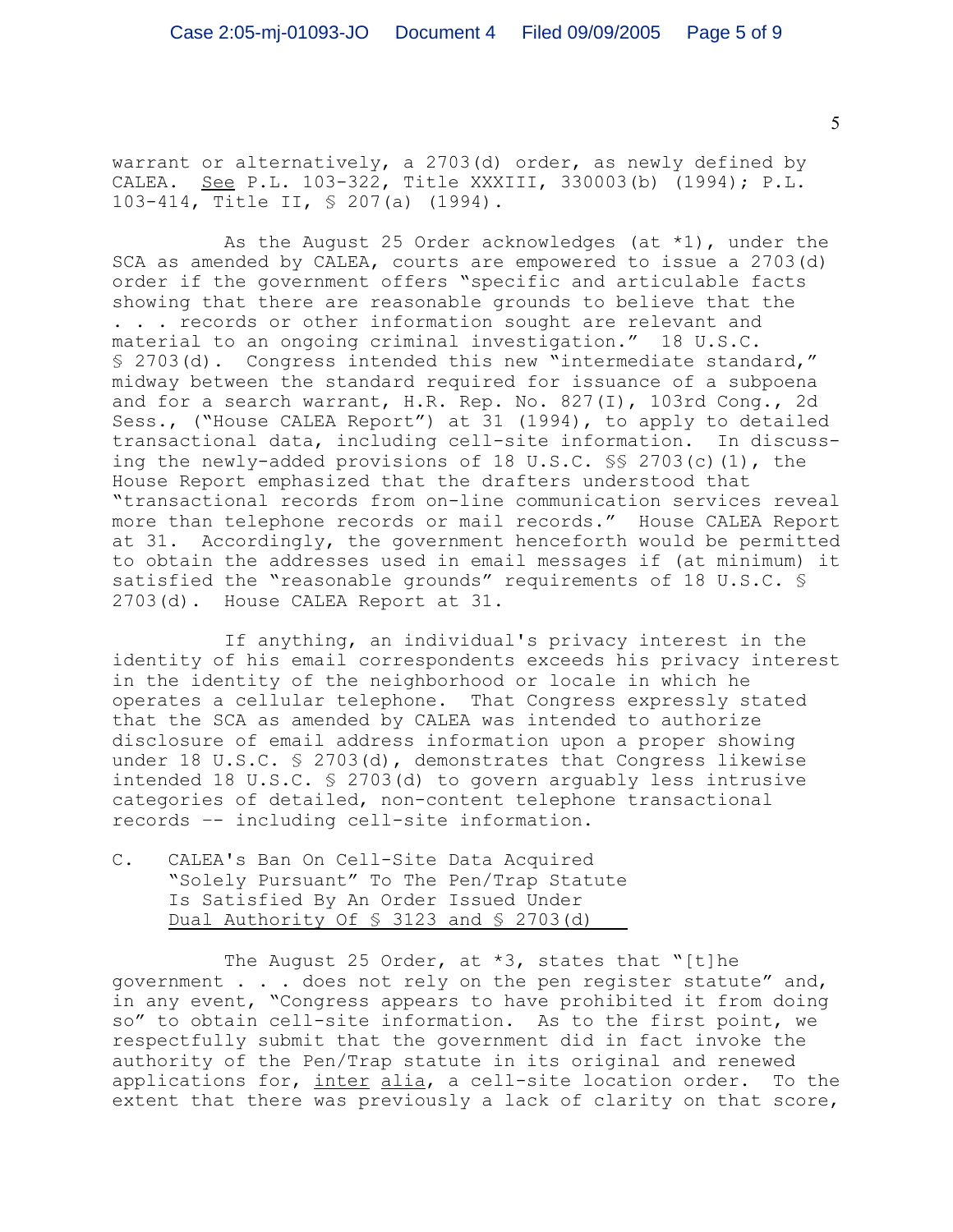we seek to dispel it now. The government seeks by this application to obtain authority under authority of both the SCA and the Pen/Trap statute.

As further explained below, cell-site information that the government seeks to obtain on a prospective basis is both "records or other information," see 18 U.S.C. §§ 2703(c), access to which is conditioned on a court issuing an order that complies with 18 U.S.C. § 2703(d) of the SCA, and information that requires installation of a pen register, access to which is conditioned on a court issuing an order under 18 U.S.C. §§ 3122 and 3123 of the Pen/Trap statute. Accordingly, each time in the government's applications (see ¶¶ 1,6, 7 thereto) that we invoked 18 U.S.C. §§ 3122 and 3123 to seek pen register data in applications (see ¶¶ 3, 10 and 11 thereto) that also sought disclosure of cell-site information under the SCA, the citations to the Pen/Trap statute were likewise for the purpose of obtaining cellsite information.

As to the assertion that Congress has banned any use of pen registers to obtain cell-site information, we respectfully submit that the conclusion is at odds with CALEA's careful phrasing. CALEA authorizes the use of a pen register in circumstances such as these, in which the SCA's requisites of articulate facts demonstrating reasonable grounds are also satisfied. See 18 U.S.C.  $\frac{1}{2}$  2703(d). The provision of CALEA that the August 25 Order cited to deny the government's application provides as follows:

(a) ... a telecommunications carrier shall ensure that its equipment, facilities, or services that provide a customer or subscriber with the ability to originate, terminate, or direct communications are capable of – . . .

(2) expeditiously isolating and enabling the government, pursuant to a court order or other lawful authorization, to access call-identifying information that is reasonably available to the carrier– . . .

except that, with regard to information acquired solely pursuant to the authority for pen registers and trap and trace devices (as defined in section 3127 of title 18, United States Code), such call-identifying information shall not include any information that may disclose the physical location of the subscriber (except to the extent that the location may be determined from the telephone number). . . .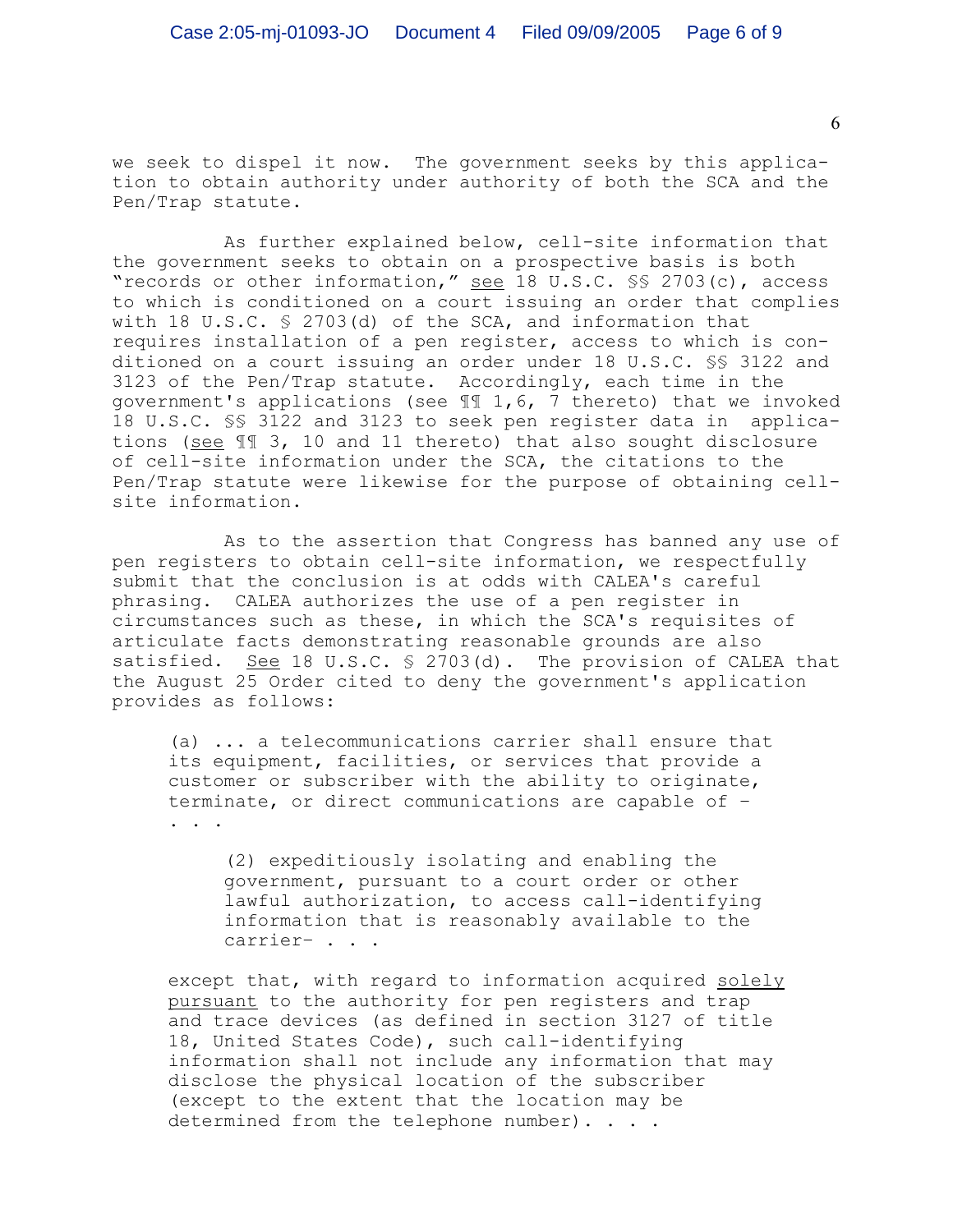CALEA § 103(a), codified at 47 U.S.C. § 1002 (emphasis added).

There is no dispute that "[i]nformation that may disclose the physical location of the subscriber" includes cellsite information of the kind in issue here. Congress' prohibition on the use of pen registers to obtain cell-site information, however, is limited to circumstances in which that data is "acquired solely pursuant" to the authority of 18 U.S.C. § 3127 of the Pen/Trap statute. Moreover, CALEA contains not only the "solely pursuant" clause governing the Pen/Trap statute, but also the provisions discussed above (at 3-4) that amend the SCA to authorize the disclosure of cell-site information, provided the government articulates facts demonstrating "reasonable grounds to believe" that the information sought is "relevant and material". 18 U.S.C. § 2703(d). Accordingly, by amending the SCA, CALEA created authority distinct from the Pen/Trap statute -- i.e., not "solely pursuant" to that statute -- that authorizes the release to the government of "information that may disclose the physical location of" a cellular telephone subscriber."

In this case, as is our practice, the government has not sought to acquire cell-site information "solely pursuant" to the Pen/Trap statute, but as well under the more demanding requirements of the SCA. Under the Pen/Trap statute, a court is empowered to authorize the installation of a pen register or trap and trace device upon the mere finding that a law enforcement officer "has certified  $\ldots$  . that the information sought is likely to be obtained . . . is relevant to an ongoing investigation. 18 U.S.C. § 3123(b). We do not seek authorization to obtain cell-site information based on a mere finding that the government has certified the information's likely relevance. Rather, we have sought it based on the provisions of the SCA that require the government to articulate and for a neutral magistrate to find "reasonable grounds to believe" that the information sought is "relevant and material to" that investigation. 18 U.S.C. § 2703(d). See Point B above.

That is not to say that the order that we propose could or should issue based solely on authority of the SCA. We agree with those portions of the August 25 Order (at \*3-4) that recognize the Pen/Trap statute plays a governing role in the issuance of orders requiring the prospective disclosure of cellsite obtained from the installation by a provide of a special device or process. As amended by the USA PATRIOT  $ACT, <sup>3</sup>$  the terms

<sup>3</sup> P.L. 107-56, 115 Stat. 272 (2001).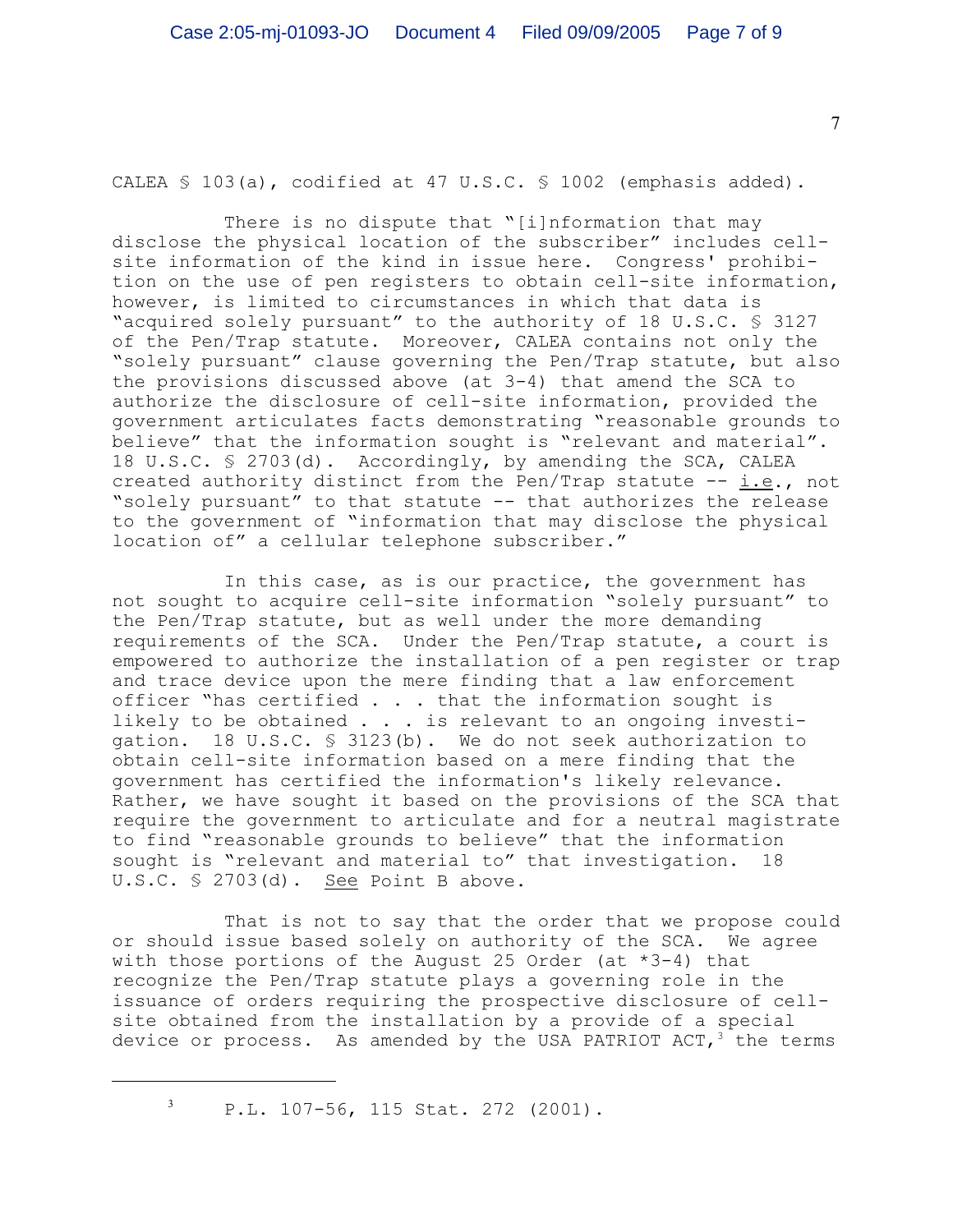"Pen register" and "trap and trace device" now include "dialing, routing, addressing and signaling information." See 18 U.S.C. §§ 3127(3) (pen register) and 3127(4) (trap and trace device). Service providers use cell-site information for several of those functions and in particular, the routing of calls from their point of origin to their intended destination. Accordingly, orders directing the prospective collection of cell-site information must issue under the complementary authority of the Pen/Trap statute and  $--$  to comply with CALEA  $--$  of the SCA.

D. Cell-Site Information Does Not Convert A Cellular Telephone Into A "Tracking Device" Requiring A Warrant

The August 25 Order expresses concern that disclosure of cell-site information pursuant to 18 U.S.C. § 2703 "would effectively allow the installation of a tracking device without the showing of probable cause normally required for a warrant" August 25 Order at \*2. Underlying this concern is the assertion that cell-site information is the functional equivalent of physical surveillance of the cellular telephone because "it reveals that person's location at a given time" Id. We respectfully submit that these concerns are unfounded.

First, it is not the general rule that a "tracking device" requires a search warrant. For example, there is no requirement that law enforcement obtain a warrant for a proximity beeper installed in a car tracked on the open road. See United States v. Knotts, 460 U.S. 276 (1983). Second, although future improvements in cell-site technology may permit the location of a cellular phone user to be pinpointed, that is not the present state of the technology. Cell-sites only reveal the general vicinity of the person using a cellular telephone and the general direction in which they are moving if they are in transit.

Thus, it is inaccurate to say a law enforcement officer's access to cell-site information gives him a virtual view of a target's location. Rather, it only gives him access to routing information of the kind that is ordinarily used by the telephone service provider and as to which a subscriber has at best a limited privacy interest. See Smith v. Maryland, 442 U.S. 735, 744 (1979) (no "seizure" within meaning of Fourth Amendment occurred when police obtained data obtained via pen register installed on hardline telephone).<sup>4</sup> Accordingly, Congress'

In Smith, the defendant "assumed the risk" that telephone numbers he dialed would be disclosed by telephone